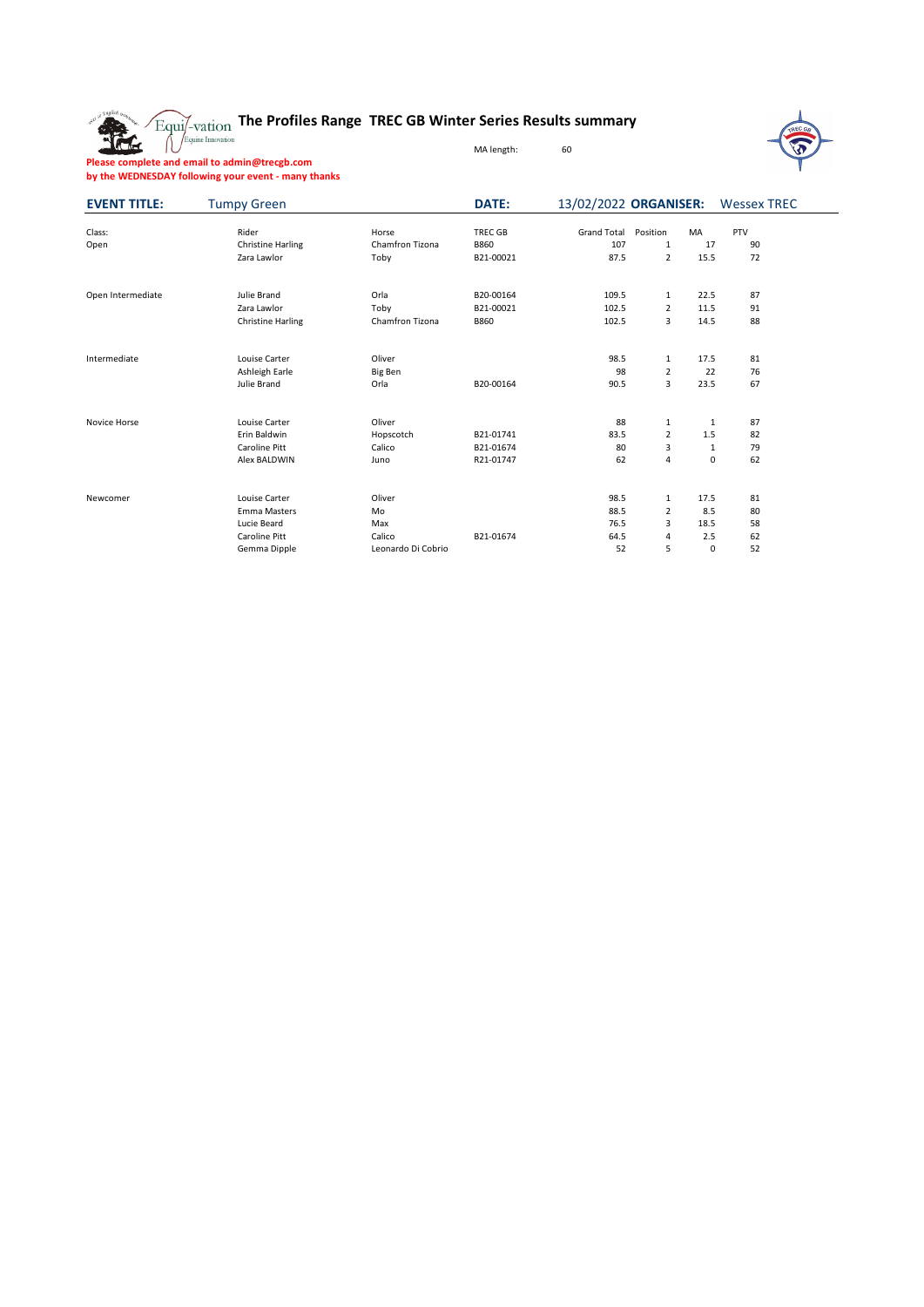| only so English trong<br><b>AC AC</b> | Equil-vation<br>Equine Innovation | The Profiles Range TREC GB Winter Series Class summary                                                                                                                                                                         |                        |                 |                          |                 |                                     |    |                         |                            |        |      |                                 | TREC G<br>VO |          |
|---------------------------------------|-----------------------------------|--------------------------------------------------------------------------------------------------------------------------------------------------------------------------------------------------------------------------------|------------------------|-----------------|--------------------------|-----------------|-------------------------------------|----|-------------------------|----------------------------|--------|------|---------------------------------|--------------|----------|
| <b>EVENT TITLE:</b>                   | <b>Tumpy Green</b>                |                                                                                                                                                                                                                                | <b>DATE:</b>           |                 | 13/02/2022 ORGANISER:    |                 |                                     |    | <b>Wessex TREC</b>      |                            |        |      |                                 |              |          |
| <b>Class:</b>                         | <b>Open</b>                       |                                                                                                                                                                                                                                |                        |                 |                          |                 |                                     |    |                         |                            |        |      |                                 |              |          |
| <b>RIDER</b>                          | <b>TREC GB NO</b>                 | Box Or Contract of the Region of the Region of the Region of the Region of the Region of the Region of the Region of the Region of the Region of the Region of the Region of the Region of the Region of the Region of the Reg | Obstacle 3<br>Obstacle | Obstacle q      | Obstacle s<br>Obstacle 6 | Obstacle >      | Obstacle <sub>9</sub><br>Obstacle B |    | Deductions for circling | <b>PTV</b><br><b>TOTAL</b> | CANTER | WALF | <b>MA</b><br><b>TOTAL TOTAL</b> | <b>GRAND</b> | $\delta$ |
| <b>Christine Harling</b>              | <b>B860</b>                       | Chamfron Tizona                                                                                                                                                                                                                |                        | 10 <sup>1</sup> | 10<br>10 <sub>l</sub>    | 10              | 10 <sup>1</sup>                     | 10 | 10                      |                            | 9.5    |      |                                 | 107          |          |
| Zara Lawlor                           | B21-00021                         | Toby                                                                                                                                                                                                                           |                        | 10              |                          | 10 <sub>l</sub> |                                     | 10 | 10                      |                            | 6.5    |      | 15.5                            | 87.5         |          |
| Emma Saunders                         | B2101148                          | Catalina                                                                                                                                                                                                                       |                        |                 |                          |                 |                                     |    |                         |                            |        |      |                                 |              |          |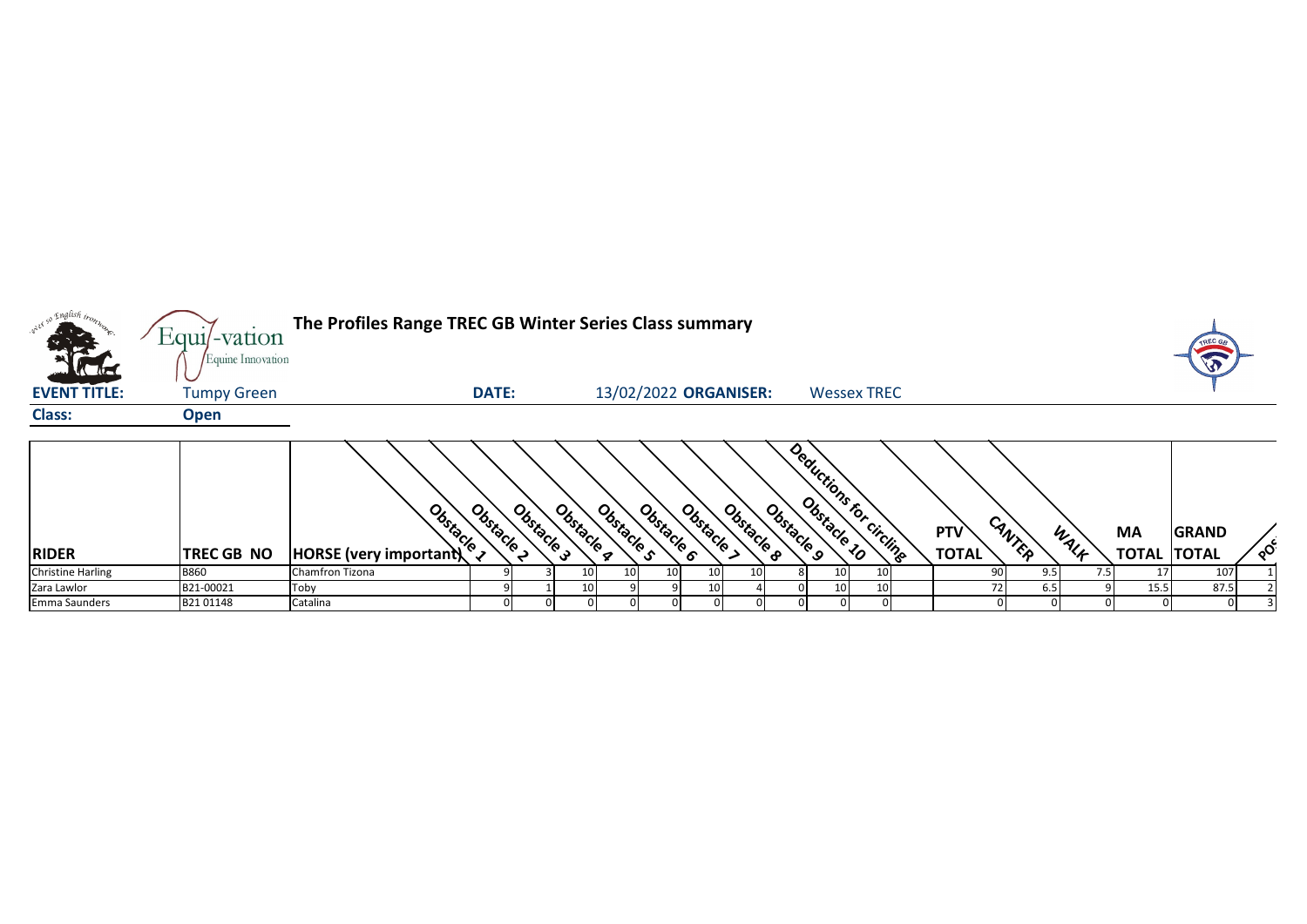|                                   | $Equi$ -vation<br>Equine Innovation | The Profiles Range TREC GB Winter Series Class summary |              |            |            |            |                 |                       |            |            |    |                         |                            |        |      |                    | TREC G                       |          |
|-----------------------------------|-------------------------------------|--------------------------------------------------------|--------------|------------|------------|------------|-----------------|-----------------------|------------|------------|----|-------------------------|----------------------------|--------|------|--------------------|------------------------------|----------|
| <b>KTH</b><br><b>EVENT TITLE:</b> | <b>Tumpy Green</b>                  |                                                        | <b>DATE:</b> |            |            |            |                 | 13/02/2022 ORGANISER: |            |            |    | <b>Wessex TREC</b>      |                            |        |      |                    |                              |          |
| <b>Class:</b>                     | <b>Open Intermediate</b>            |                                                        |              |            |            |            |                 |                       |            |            |    |                         |                            |        |      |                    |                              |          |
| <b>RIDER</b>                      | TREC GB NO                          | Obstacle<br><b>HORSE</b> (very<br>important)           | Obstacle     | Obstacle 3 | Obstacle a | Obstacle s | Obstacle 6      | Obstacle >            | Obstacle 8 | Obstacle 9 |    | Deductions for circuits | <b>PTV</b><br><b>TOTAL</b> | CANTER | WALF | MA<br><b>TOTAL</b> | <b>GRAND</b><br><b>TOTAL</b> | $\delta$ |
| Julie Brand                       | B20-00164                           | Orla                                                   |              | 10         | 10         |            | 10 <sub>l</sub> |                       | 10         |            |    |                         | 87                         | 15     | 7.5  | 22.5               | 109.5                        |          |
| Zara Lawlor                       | B21-00021                           | Toby                                                   |              | 10         |            | 10         |                 | 10                    |            |            |    |                         |                            |        |      | 11.5               | 102.5                        |          |
| <b>Christine Harling</b>          | <b>B860</b>                         | Chamfron Tizona                                        |              | 10         | 10         | 10         | 10              |                       |            |            | 10 |                         | 88                         |        | 6.5  | 14.5               | 102.5                        |          |
| Emma Saunders                     | B2101148                            | Catalina                                               |              |            |            |            |                 |                       |            |            |    |                         |                            |        |      |                    |                              |          |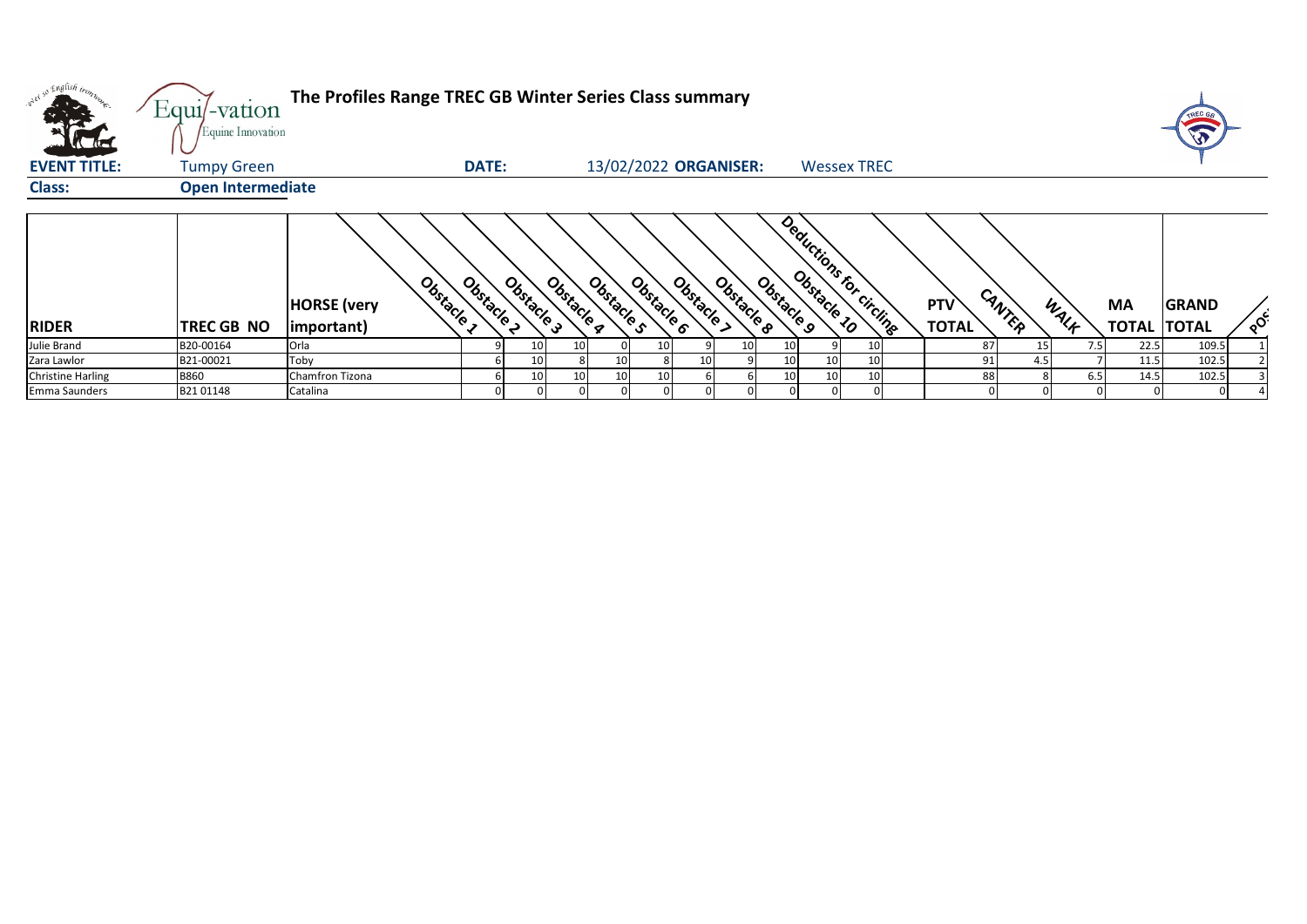| w <sup>ed 50</sup> English tront. | Equi/-vation<br>Equine Innovation | The Profiles Range TREC GB Winter Series Class summary |              |                 |            |                       |                          |            |            |                          |                     |        |      |                                 |              |          |
|-----------------------------------|-----------------------------------|--------------------------------------------------------|--------------|-----------------|------------|-----------------------|--------------------------|------------|------------|--------------------------|---------------------|--------|------|---------------------------------|--------------|----------|
| <b>EVENT TITLE:</b>               | <b>Tumpy Green</b>                |                                                        | <b>DATE:</b> |                 |            | 13/02/2022 ORGANISER: |                          |            |            | <b>Wessex TREC</b>       |                     |        |      |                                 |              |          |
| <b>Class:</b>                     | <b>Intermediate</b>               |                                                        |              |                 |            |                       |                          |            |            |                          |                     |        |      |                                 |              |          |
| <b>RIDER</b>                      | <b>TREC GB NO</b>                 | Obstacle<br><b>HORSE</b> (very<br>important)           | Obstacle     | Obstacle 3      | Obstacle 4 | Obstacle s            | Obstacle 6<br>Obstacle > | Obstacle & | Obstacle 9 | Deductions for circlings | PTV<br><b>TOTAL</b> | CANTER | WALK | <b>MA</b><br><b>TOTAL TOTAL</b> | <b>GRAND</b> | $\delta$ |
| Louise Carter                     |                                   | Oliver                                                 | 10           |                 | 10         | 10                    |                          |            | 10         |                          | 81                  | 15     | 2.5  | 17.5                            | 98.5         |          |
| Ashleigh Earle                    |                                   | <b>Big Ben</b>                                         |              | 10 <sup>1</sup> |            |                       |                          | 10         |            |                          | 76                  | 15     |      | 22                              | 98           |          |
| Julie Brand                       | B20-00164                         | Orla                                                   |              | 10 <sup>1</sup> |            |                       | 10                       | 10         |            |                          | 67                  | 15     | 8.5  | 23.5                            | 90.5         |          |
| Jo Gardiner                       | r20-01139                         | Bentley                                                |              |                 |            |                       |                          |            |            |                          |                     |        |      |                                 |              |          |
| Joanna Messenger                  | B00210                            | Stella                                                 |              |                 |            |                       |                          |            |            |                          |                     |        |      |                                 |              |          |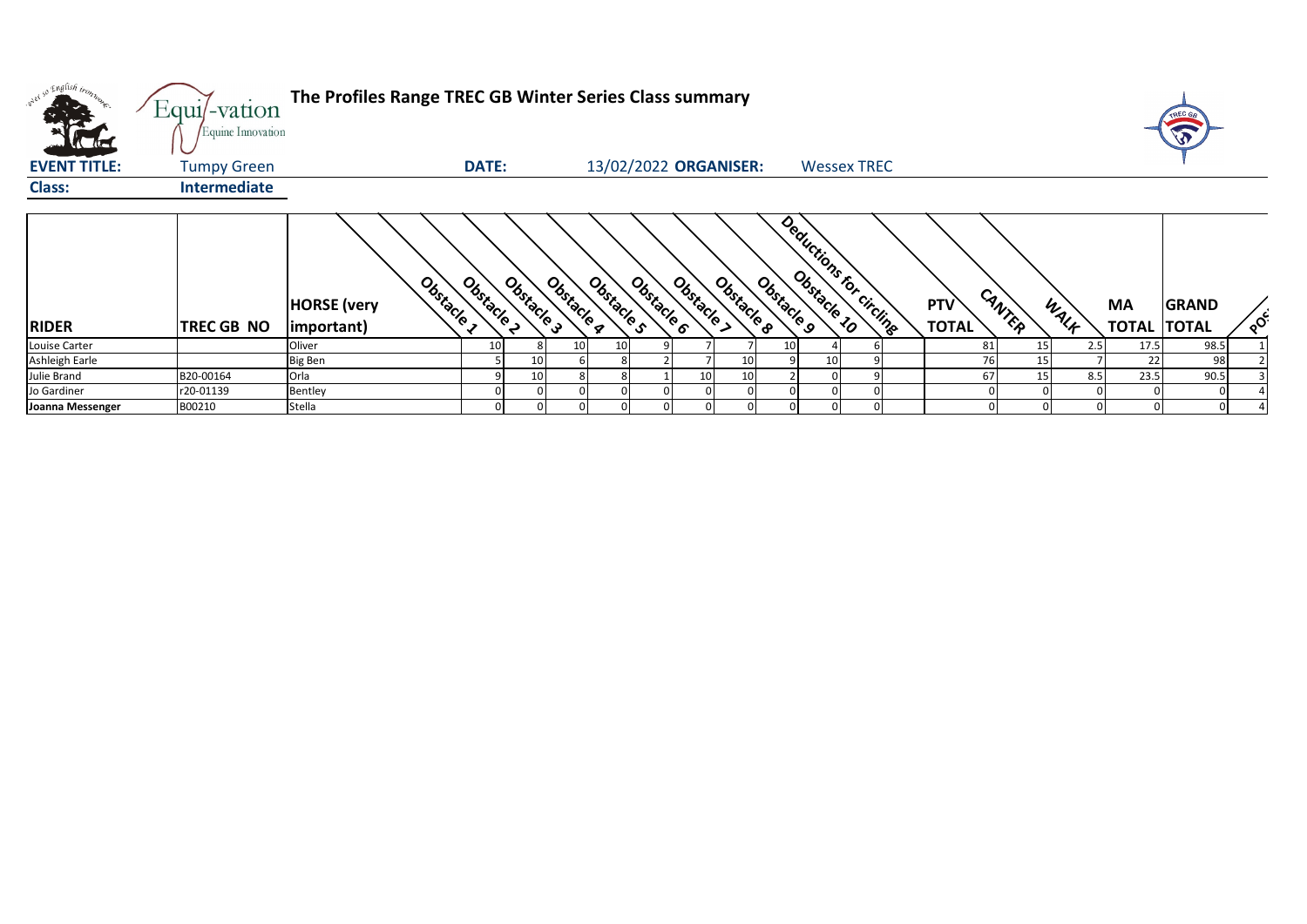| w <sup>ed 50</sup> English bronze | Equi/-vation<br>Equine Innovation | The Profiles Range TREC GB Winter Series Class summary |                          |                          |                 |                          |                 |                          |                                      |                   |                    | Ø                        |
|-----------------------------------|-----------------------------------|--------------------------------------------------------|--------------------------|--------------------------|-----------------|--------------------------|-----------------|--------------------------|--------------------------------------|-------------------|--------------------|--------------------------|
| <b>EVENT TITLE:</b>               | <b>Tumpy Green</b>                |                                                        | <b>DATE:</b>             |                          |                 | 13/02/2022 ORGANISER:    |                 | <b>Wessex TREC</b>       |                                      |                   |                    |                          |
| <b>Class:</b>                     | <b>Novice Horse</b>               |                                                        |                          |                          |                 |                          |                 |                          |                                      |                   |                    |                          |
| <b>RIDER</b>                      | TREC GB NO                        | <b>Branch Control Comportantly Composited</b>          | Obstacle 2<br>Obstacle 3 | Obstacle s<br>Obstacle 4 | Obstacle 6      | Obstacle &<br>Obstacle > | Obstacle 9      | Deductions for circlings | CANTER<br><b>PTV</b><br><b>TOTAL</b> | <b>MA</b><br>WALF | <b>TOTAL TOTAL</b> | <b>GRAND</b><br>$\delta$ |
| <b>Louise Carter</b>              |                                   | Oliver                                                 | 10                       | 10                       |                 |                          |                 | 10                       | 87                                   |                   |                    | 88                       |
| Erin Baldwin                      | B21-01741                         | Hopscotch                                              | 10                       | 10                       |                 |                          | 10              |                          | 82                                   | 1.5               | 1.5                | 83.5                     |
| Caroline Pitt                     | B21-01674                         | Calico                                                 | 10                       | 10<br>10                 |                 |                          | 10 <sup>1</sup> |                          | 79                                   |                   |                    | 80                       |
| <b>Alex BALDWIN</b>               | R21-01747                         | Juno                                                   | 10                       |                          |                 |                          |                 |                          | 62                                   |                   |                    | 62                       |
| Joanna Messenger                  | B00210                            | Stella                                                 |                          |                          |                 |                          |                 |                          |                                      |                   |                    |                          |
| <b>Charlotte Fleming</b>          |                                   | aztrantia                                              |                          |                          |                 |                          |                 |                          |                                      |                   |                    |                          |
| Ashleigh Earle                    |                                   | <b>Big Ben</b>                                         |                          |                          | 10 <sup>1</sup> |                          | 10 <sub>e</sub> |                          |                                      |                   | 0 E                |                          |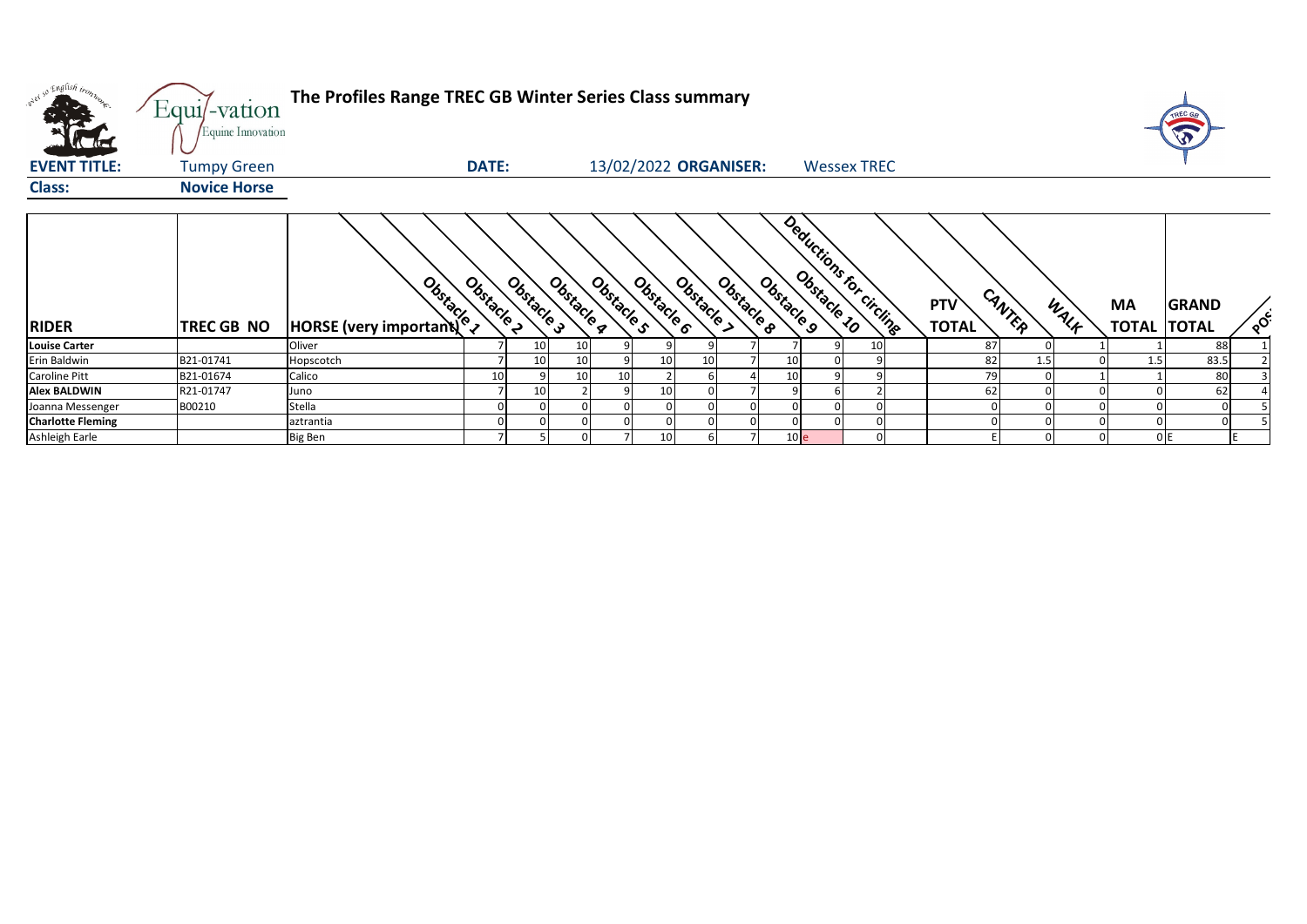| w <sup>ed so English bronz</sup><br><b>K</b> da d | Equi/-vation<br>Equine Innovation | The Profiles Range TREC GB Winter Series Class summary |            |                 |            |                       |                 |            |                |                 |                 |                         |                            |        |      |                           | TREC G<br>W                  |          |
|---------------------------------------------------|-----------------------------------|--------------------------------------------------------|------------|-----------------|------------|-----------------------|-----------------|------------|----------------|-----------------|-----------------|-------------------------|----------------------------|--------|------|---------------------------|------------------------------|----------|
| <b>EVENT TITLE:</b>                               | <b>Tumpy Green</b>                |                                                        | DATE:      |                 |            | 13/02/2022 ORGANISER: |                 |            |                |                 |                 | <b>Wessex TREC</b>      |                            |        |      |                           |                              |          |
| <b>Class:</b>                                     | <b>Newcomer</b>                   |                                                        |            |                 |            |                       |                 |            |                |                 |                 |                         |                            |        |      |                           |                              |          |
| <b>RIDER</b>                                      | TREC GB NO                        | Obstacle 1<br>HORSE (very important)                   | Obstacle 2 | Obstacle 3      | Obstacle g | Obstacle s            | Obstacle 6      | Obstacle > | Obstacle 8     | Obstacle 9      |                 | Deductions for circline | <b>PTV</b><br><b>TOTAL</b> | CANTER | WALK | <b>MA</b><br><b>TOTAL</b> | <b>GRAND</b><br><b>TOTAL</b> | $\delta$ |
| Louise Carter                                     |                                   | Oliver                                                 |            |                 |            |                       | 10 <sub>1</sub> | 10         |                | 10              | 10 <sup>1</sup> | 10                      | 81                         | 13     | 4.5  | 17.5                      | 98.5                         |          |
| <b>Emma Masters</b>                               |                                   | Mo                                                     | 10         |                 |            |                       | 10              |            |                | 10              |                 |                         | 80                         | 6.5    |      | 8.5                       | 88.5                         |          |
| Lucie Beard                                       |                                   | Max                                                    |            | 10              |            |                       |                 |            |                | 10              |                 |                         | 58                         | 12.5   |      | 18.5                      | 76.5                         |          |
| Caroline Pitt                                     | B21-01674                         | Calico                                                 |            | 10              |            |                       |                 |            |                |                 |                 |                         | 62                         |        | 2.5  | 2.5                       | 64.5                         |          |
| Gemma Dipple                                      |                                   | Leonardo Di Cobrio                                     |            | 10              |            |                       |                 |            |                |                 |                 |                         | 52                         |        |      |                           | 52                           |          |
| <b>Charlotte Fleming</b>                          |                                   | aztrantia                                              |            |                 |            |                       |                 |            |                |                 |                 |                         |                            |        |      |                           |                              |          |
| Erin Baldwin                                      | B21-01741                         | Hopscotch                                              |            | 10              | 10         |                       | 10              |            |                | 10 <sub>e</sub> |                 |                         |                            |        |      |                           | 0 I E                        |          |
| Alex Baldwin                                      | R21-01747                         | Juno                                                   |            | 10 <sup>°</sup> | 10         | 10                    |                 |            | 0 <sub>e</sub> |                 |                 |                         |                            |        |      |                           | 0E                           |          |